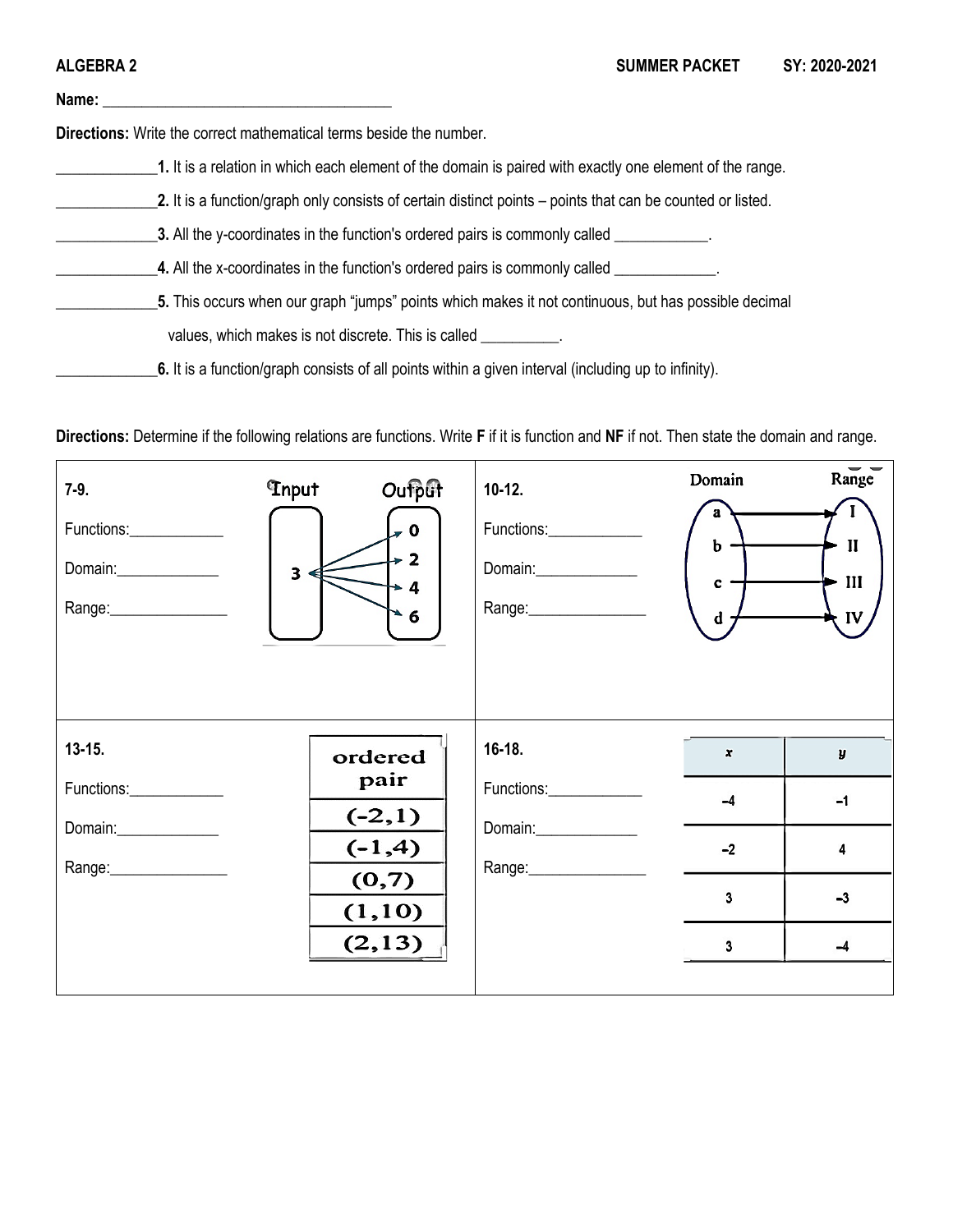**Directions:** Determine if the following relations are discrete, continuous or neither. Then state the domain and range.

| 19-21.                                     | 22-24.                           |
|--------------------------------------------|----------------------------------|
| Discrete, Continuous or Neither:           | Discrete, Continuous or Neither: |
| Domain:______________                      | Domain:______________            |
| Range:_________________                    | Range:________________           |
|                                            |                                  |
| 25-27.<br>Discrete, Continuous or Neither: | Relieve                          |
| Domain:                                    | in yourself                      |
| Range: _______________<br> 3 2 10 <br>r    | you will be<br>Unstoppable       |

## **Click this link to see examples**

[https://www.slideserve.com/juliet-wise/1-3-transforming](https://www.slideserve.com/juliet-wise/1-3-transforming-functions/?utm_source=slideserve&utm_medium=website&utm_campaign=auto+related+load)[functions/?utm\\_source=slideserve&utm\\_medium=website&utm\\_campaign=auto+related+load](https://www.slideserve.com/juliet-wise/1-3-transforming-functions/?utm_source=slideserve&utm_medium=website&utm_campaign=auto+related+load)

<https://www.youtube.com/watch?v=2KsrisWirZs>

Given the absolute value graphs, determine the slope, axis of symmetry and vertex.

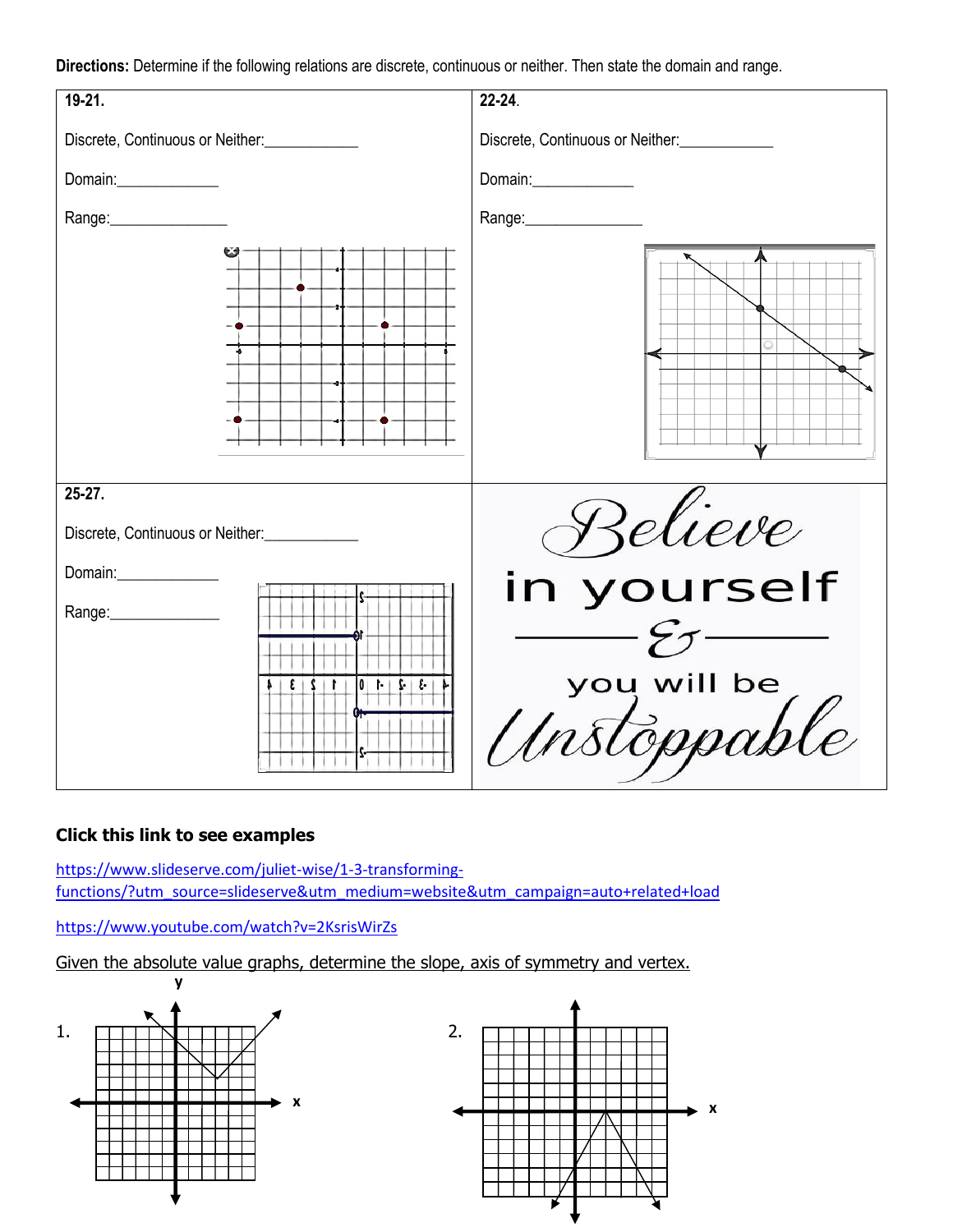

Given the absolute value graphs, determine the vertex, axis of symmetry and slope.

Write the **equation** for the following absolute value functions….

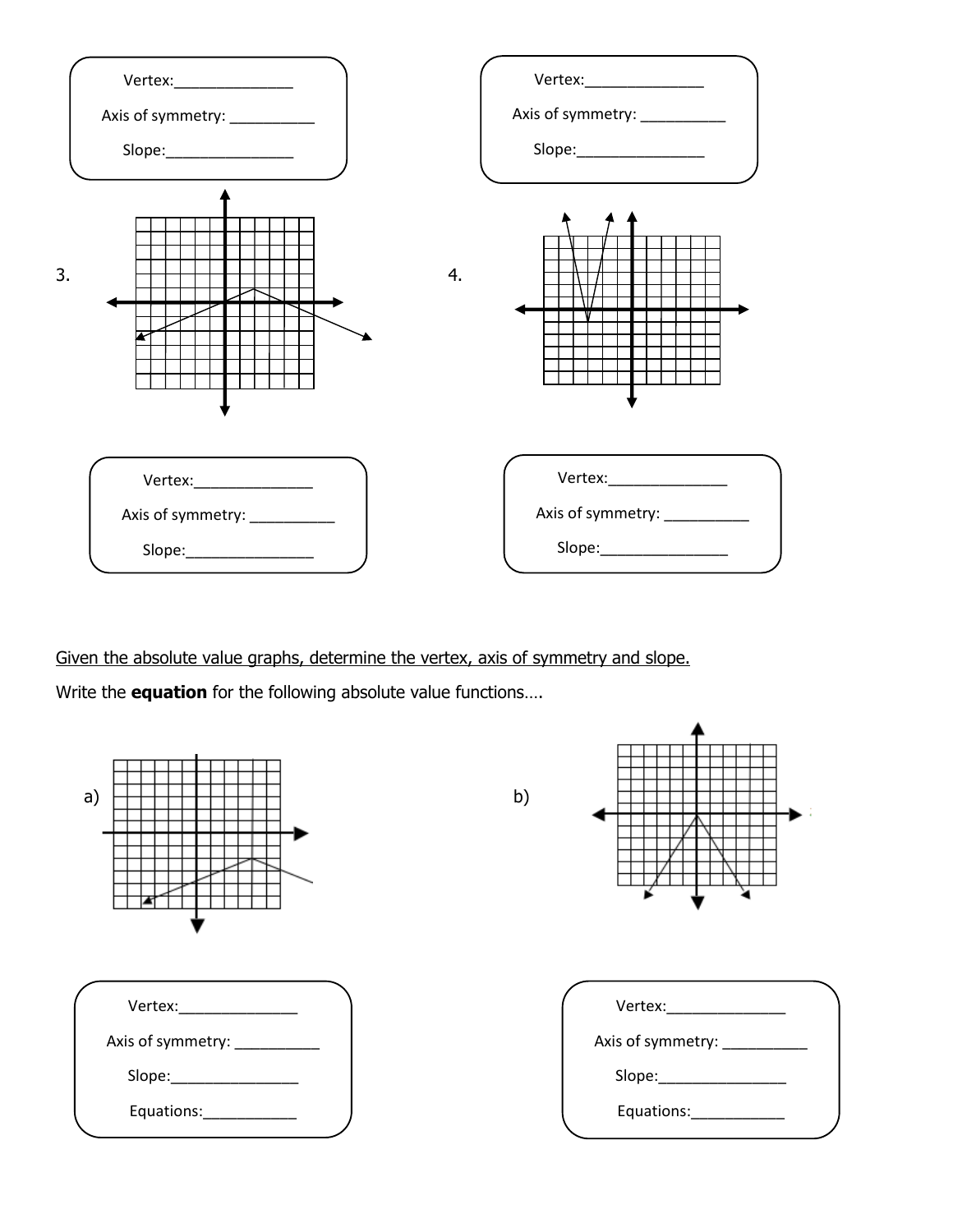

# **Solve the missing variable. Box your final answer.**

1) Solve  $x + 7 = 29$  2) Solve  $8 = a - 32$ .

3) Solve 
$$
\frac{3}{4} + m = -12
$$
 4) Solve  $6x = -90$ 

5) Solve 
$$
2x = 8
$$
 6) Solve  $4x - 3 = 29$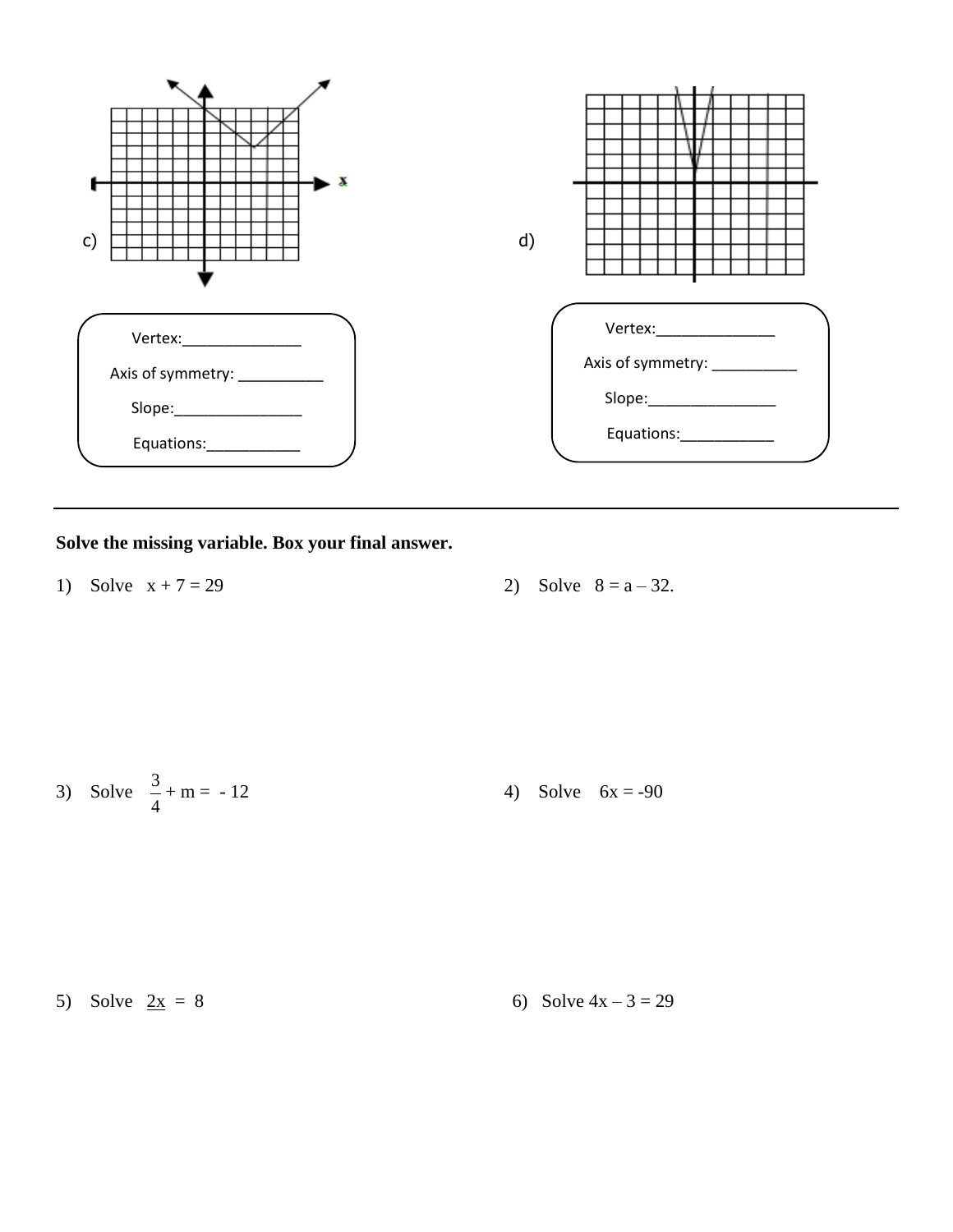**Directions:** Complete the table by writing the GCF (Greatest Common Factor) and simplest form.

| <b>Equations</b> | <b>GCF</b> | <b>Simplest Form</b> |
|------------------|------------|----------------------|
| 1. $x^2 + 5x$    |            |                      |
| 2. $4x^2 + 20x$  |            |                      |
| 3. $6x + 30$     |            |                      |
| 4. $x^4 + 13x$   |            |                      |
| 5. $14x^3 + 28$  |            |                      |
| 6. $2x^2 + 10x$  |            |                      |
| 7. $18x^2 + 45$  |            |                      |
| 8. $16x + 30$    |            |                      |
| 9. $5x^4 + 50x$  |            |                      |
| 10. $x^3 + 28x$  |            |                      |

### *Objectives: Determine the functions and not functions.*

**Directions:** Write F for functions and NF for relations that are not functions.

 $\{(0, 0), (1, 2), (1, 5), (3, 4)\}$ 



 $\{(2,-1), (2,0), (2,1), (2,2)\}\$ 









| $\boldsymbol{X}$ | V |  |
|------------------|---|--|
|                  | 5 |  |
| $\overline{2}$   | 6 |  |
|                  |   |  |
| $\overline{2}$   | 8 |  |

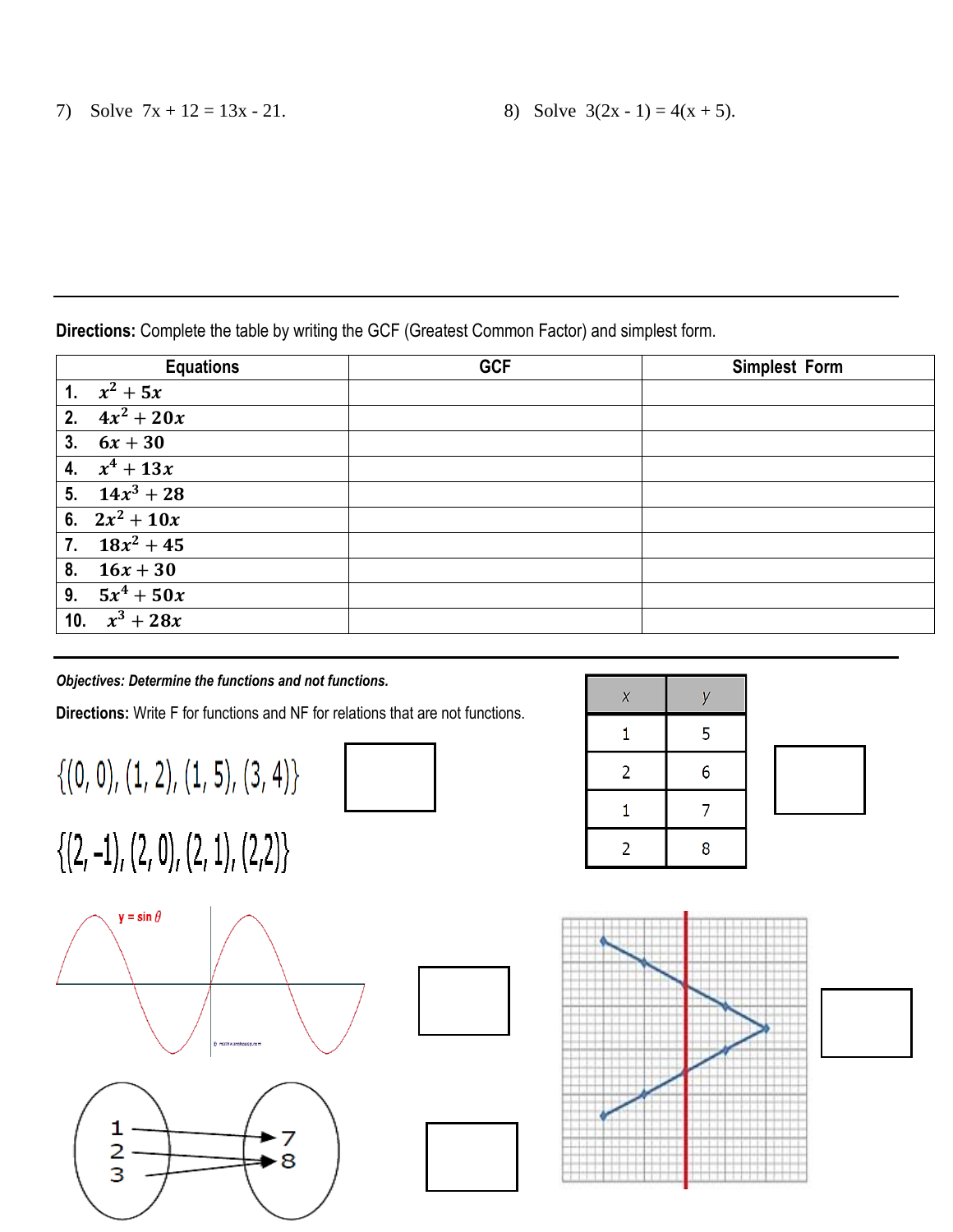



The population in a certain town is listed in<br>the table. The table shows the population of<br>the town every 20 years starting at 1950.

| Year | Population |
|------|------------|
| 1950 | 2650       |
| 1970 | 1625       |
| 1990 | 1827       |
| 2010 | 1258       |

| X  | у |
|----|---|
| -2 | 3 |
| -1 | 5 |
| 0  | 7 |
| 1  | 9 |
| 2  | 1 |



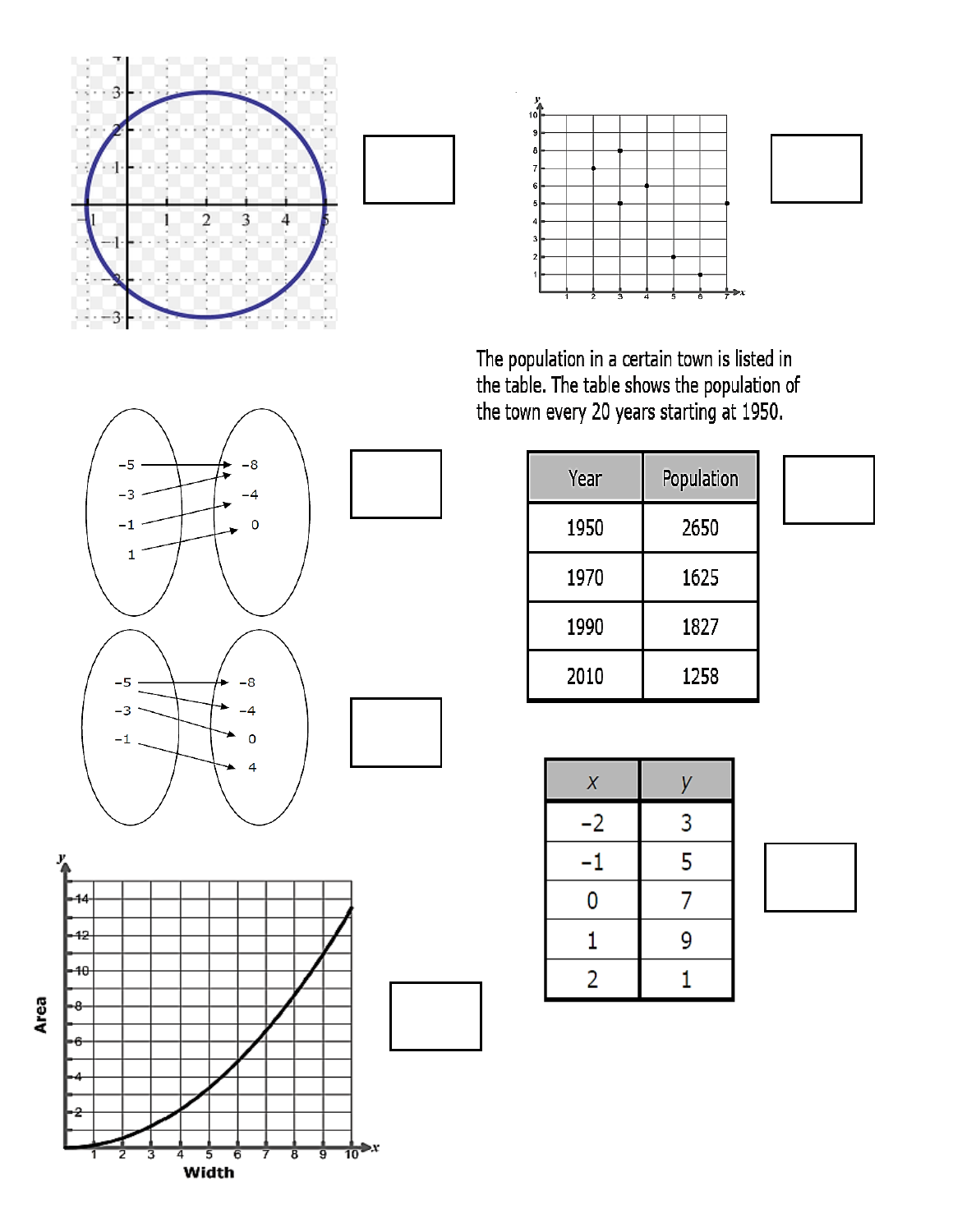| <b>MEMPHIS ACADEMY OF SCIENCE AND ENGINEERING</b>                                                                                                   |         | <b>ALGEBRA II</b>                                                                                                  | <b>SUMMER PACKET</b>                                   |
|-----------------------------------------------------------------------------------------------------------------------------------------------------|---------|--------------------------------------------------------------------------------------------------------------------|--------------------------------------------------------|
|                                                                                                                                                     |         |                                                                                                                    |                                                        |
| <b>I. Directions:</b> Read each question carefully. Write the letter of<br>the correct answer on the blank.                                         |         |                                                                                                                    | 6. This is the set of all points in a plane that are a |
| 1. Which of the following equations shows<br>exponential growth?                                                                                    |         | distance $r$ from a given point.                                                                                   |                                                        |
|                                                                                                                                                     |         | A. center<br>C. radius                                                                                             | B. circle<br>D. ellipse                                |
| A. $y = 220(1 + 0.3)^{x}$                                                                                                                           |         |                                                                                                                    |                                                        |
| B. $y = 220(1 - 0.3)^{x}$                                                                                                                           |         | 7. This is the method used to change an equation                                                                   |                                                        |
| C $y = 220(0.85)^{x}$                                                                                                                               |         | of a circle into a standard form.                                                                                  |                                                        |
| D. $y = 220(1 - 0.002)^{x}$                                                                                                                         |         | A. distance formula<br>C. vertex                                                                                   | B. center<br>D. complete the square                    |
| 2. Which of the following is a formula in solving<br>exponential growth?                                                                            |         |                                                                                                                    |                                                        |
| A $A(t) = a(1 - r)^t$                                                                                                                               |         | $8$ . This is the distance $r$ from the center of a circle<br>to a point on the circle.                            |                                                        |
| B. $A(t) = a(1+r)^t$                                                                                                                                |         | A. center                                                                                                          | B. circle                                              |
| C $A(t) = a(r)^{t-1}$                                                                                                                               |         | C. radius                                                                                                          | D. ellipse                                             |
| $A(t) = a(1r)^{t+1}$<br>__3. In $y = a(b)^x$ , the condition that a function<br>shows exponential decay <b>b</b> must be __________.<br>A. no value |         | 9. All points on a circle are equidistant from this                                                                |                                                        |
|                                                                                                                                                     |         | point.<br>A. center                                                                                                | B. circle                                              |
|                                                                                                                                                     |         | C. radius                                                                                                          | D. ellipse                                             |
| B. constant                                                                                                                                         |         |                                                                                                                    |                                                        |
| C. less than 1                                                                                                                                      |         | 10. Which of the following is the <b>correct</b> equation<br>of a circle such as the center $(2, 1)$ and radius 6. |                                                        |
| D. more than 1                                                                                                                                      |         | $A(x+2)^2 + (y+1)^2 = 36$                                                                                          |                                                        |
| 4. Given the equation,                                                                                                                              |         | B. $(x-2)^2 + (y-1)^2 = 6$                                                                                         |                                                        |
| $y = 15(1.15)^{x}$ , find the $y$ – intercept.                                                                                                      |         | C $(x + 2)^2 + (y - 1)^2 = 36$                                                                                     |                                                        |
| A. 1                                                                                                                                                | B. 1.15 | $D.(x-2)^2 + (y-1)^2 = 36$                                                                                         |                                                        |
| C. 0.15                                                                                                                                             | D. 15   |                                                                                                                    |                                                        |
| 5. Which of the following statement is <b>correct</b>                                                                                               |         | 11. What is the radius of the circle<br>$(x+8)^2 + (y-3)^2 = 100?$                                                 |                                                        |
| about exponential growth and exponential decay?                                                                                                     |         | A. 10                                                                                                              | <b>B.20</b>                                            |
| A b must always more than 1 in both                                                                                                                 |         | C.50                                                                                                               | D. 100                                                 |
| B. b is less than one when decay occurs and                                                                                                         |         |                                                                                                                    |                                                        |

 $more\ than\ one\ when\ growth\ occurs$ 

C. *b is constant*

D. *b is sometimes negative value and never be positive value*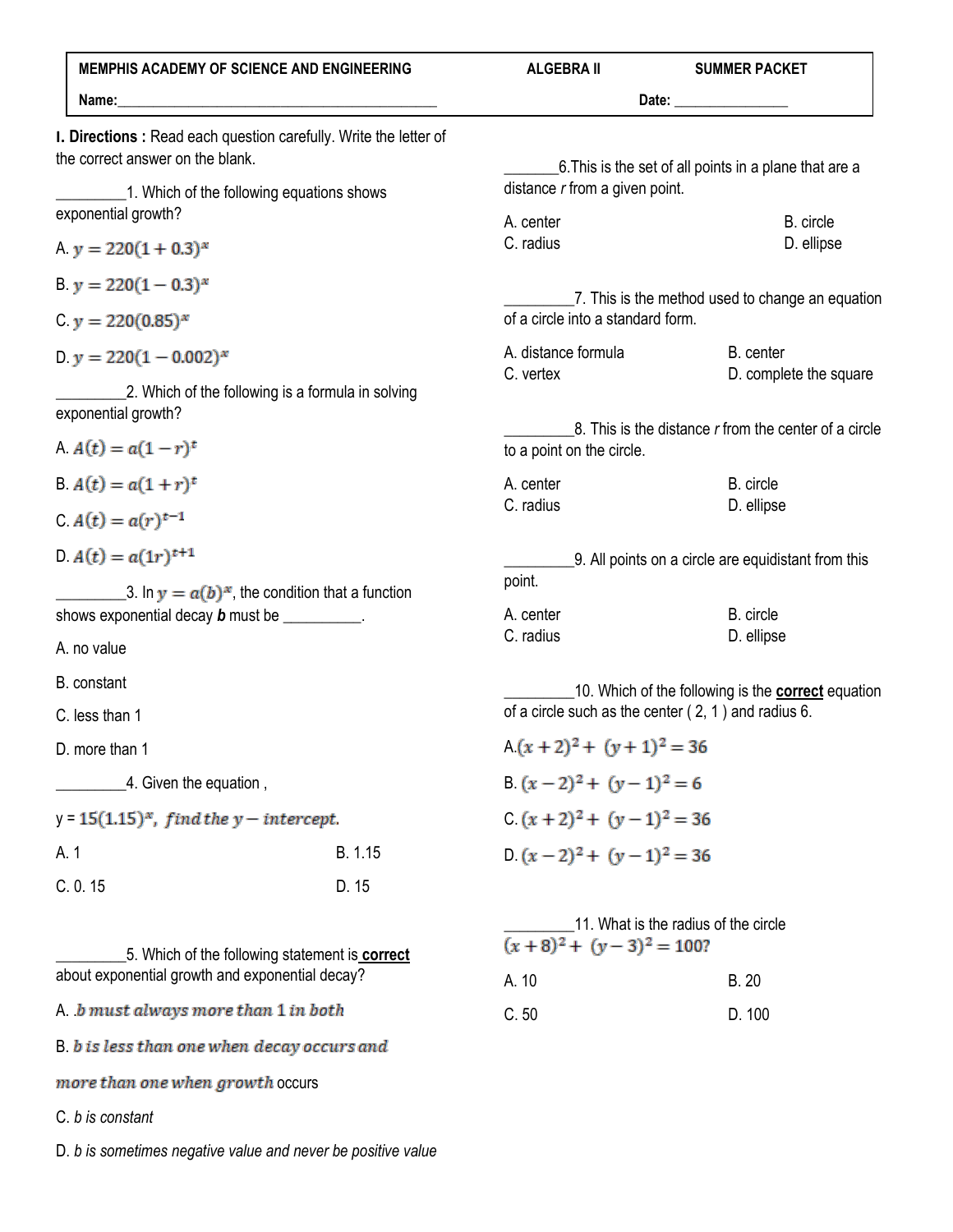\_\_\_\_\_\_\_\_\_12. What is the center of the circle  $\overline{(x-3)^2 + (y+2)^2} = 81$ ? A.  $(-3, 2)$  B.  $(3, -2)$  $C. (3, 2)$  D.  $(9, 9)$ **\_\_\_\_\_\_\_\_\_\_\_\_13.Given the equation**  $(x+8)^2 + (y+9)^2 =$ 49, find the center and the radius of the circle .

A. center:  $(-8, 9)$ ; radius: 7 B. center :  $(-8, -9)$ ; radius: 49 C. center :  $(-8, -9)$ ; radius: 7

D. center:  $(8, 9)$ ; radius: 49

14. Which of the following is the **correct** equation of the translation  $x^2 + y^2 = 100$ ; right 7 units and down 2 units. A.  $(x-7)^2 + (y+2)^2 = 100$ B.  $(x-7)^2 + (y+2)^2 = 10$ C.  $(x + 7)^2 + (y - 2)^2 = 100$  $D.(x-7)^2 + (y-2)^2 = 100$ 

15.A homeowner is planning a circular sandbox in the backyard. She wants the diameter of the sandbox to be 16 ft. She uses graph paper and marks the center of the circle at  $(-4, -9)$ . What is the equation for the circle?

A.  $(x-4)^2 + (y+9)^2 = 8$ B.  $(x-4)^2 + (y+9)^2 = 16$  $(x + 4)^2 + (y + 9)^2 = 64$ D.  $(x-4)^2 + (y-9)^2 = 64$ 

16. If  $9^x = 243$ , what is the value of x?

| A. 2   | <b>B.5</b> |
|--------|------------|
| C. 2.5 | D. 10      |

| 17. If $2^{3x+2} = 64$ , what is the value of x? |
|--------------------------------------------------|
| $B\frac{4}{3}$                                   |
| $D\frac{3}{7}$                                   |
| 18. Which of the following is the form of        |
| $B. b x^y$                                       |
| $D \cdot b = xy$                                 |
| 19. Solve the equation $125^{2x} = 25$ .         |
| $B. x = 2$                                       |
| $D_x = 4$                                        |
|                                                  |

|                     | 20. What is the value of $\log_4 32 = x$ ? |
|---------------------|--------------------------------------------|
| A $x = \frac{5}{2}$ | $x = 4$                                    |
| $C.x = 32$          | $D_x = 10$                                 |

|                    | 21. What is the exponential form of $4 = \log_5 625$ ? |
|--------------------|--------------------------------------------------------|
| A. $5 = 4^{5x625}$ | $B.4 = 625^{\circ}$                                    |
| $C.625 = 54$       | $D.5 = 4^{625}$                                        |

22. Suppose the population of a country is currently \$8,100,000. Studies show this country's population is increasing in 2% each year. What exponential function would be a good model for this country's population?

A.  $y = 8,100,000(2)^{x}$ B.  $y = 8,100,000(1.02)^{x}$ C.  $y = 8,100,000(0.98)^{x}$ D.  $y = 8,100,000(2)^{x}$ 

23. The value of a piece of equipment has a decay factor of 0.80 per year. After 5 years, the equipment is worth \$ 98,304. What was the original value of the equipment?

| A. \$ 250,000   | B. \$100,000    |
|-----------------|-----------------|
| $C.$ \$ 300,000 | $D.$ \$ 200,000 |